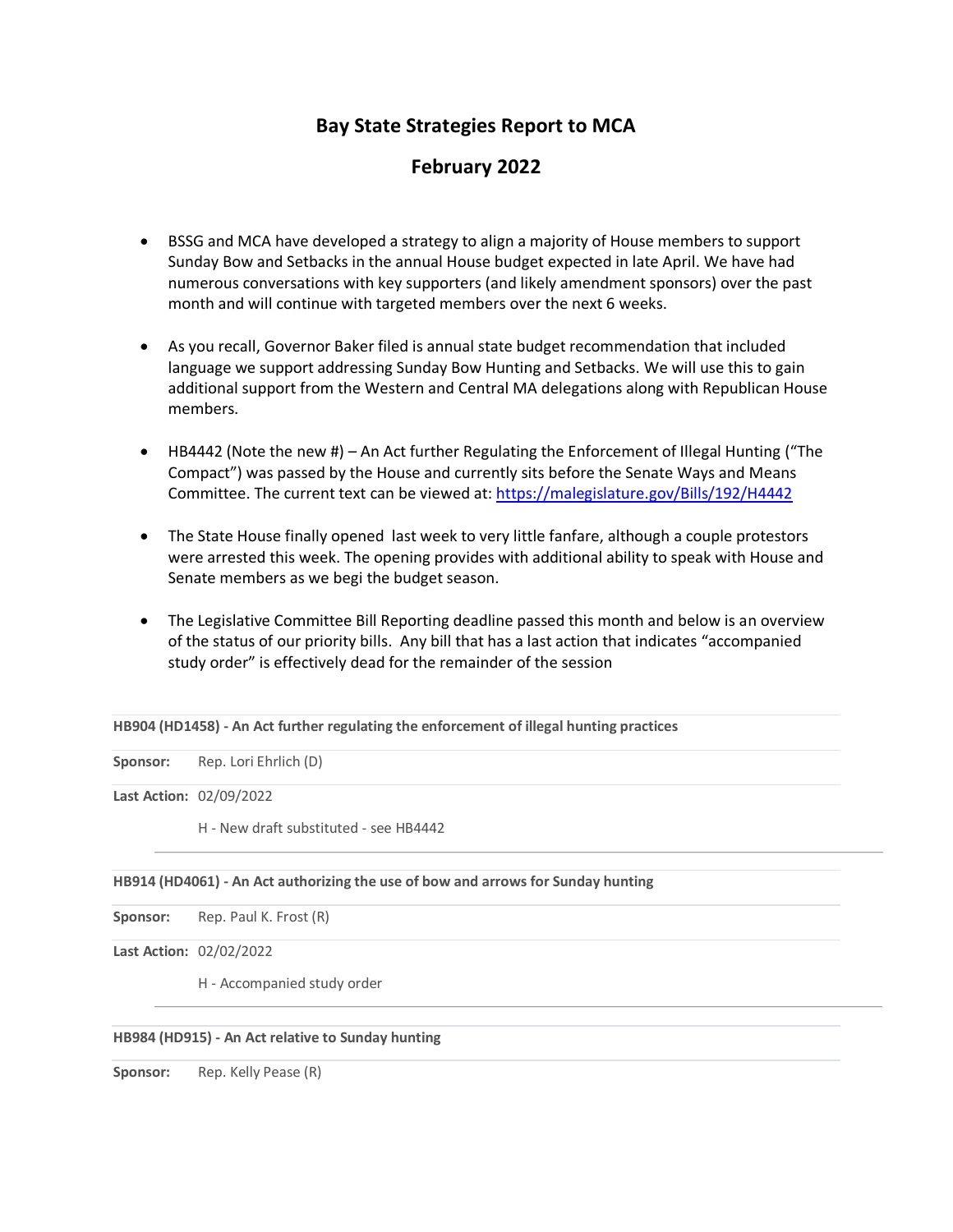**Last Action:** 02/02/2022

H - Accompanied study order

#### **HB991 (HD2393) - An Act relative to the use of crossbows in hunting**

Sponsor: Rep. William Smitty Pignatelli (D)

**Last Action:** 02/02/2022

H - Reported favorably by Joint Committee on Environment, Natural Resources and Agriculture carrying HB1024 and SB536

#### **HB1015 (HD1535) - An Act authorizing the use of bow and arrows for Sunday hunting**

**Sponsor:** Rep. William M. Straus (D)

## **Last Action:** 02/02/2022

H - Accompanied study order

### **HB1019 (HD767) - An Act authorizing deer hunting on Sunday**

**Sponsor:** Rep. Alyson Sullivan (R)

**Last Action:** 02/02/2022

H - Accompanied study order

#### **HB1024 (HD3832) - An Act relative to the use of crossbows in hunting**

**Sponsor:** Rep. David T. Vieira (R)

**Last Action:** 02/02/2022

H - Attached to favorable report by Joint Committee of HB991

#### **HB1025 (HD3838) - An Act relative to hunting near a dwelling**

**Sponsor:** Rep. David T. Vieira (R)

**Last Action:** 02/02/2022

H - Attached to favorable report by Joint Committee of SB552

#### **HB1029 (HD1795) - An Act relative to the use of shotgun ammunition for hunting**

**Sponsor:** Rep. Jonathan D. Zlotnik (D)

**Last Action:** 02/02/2022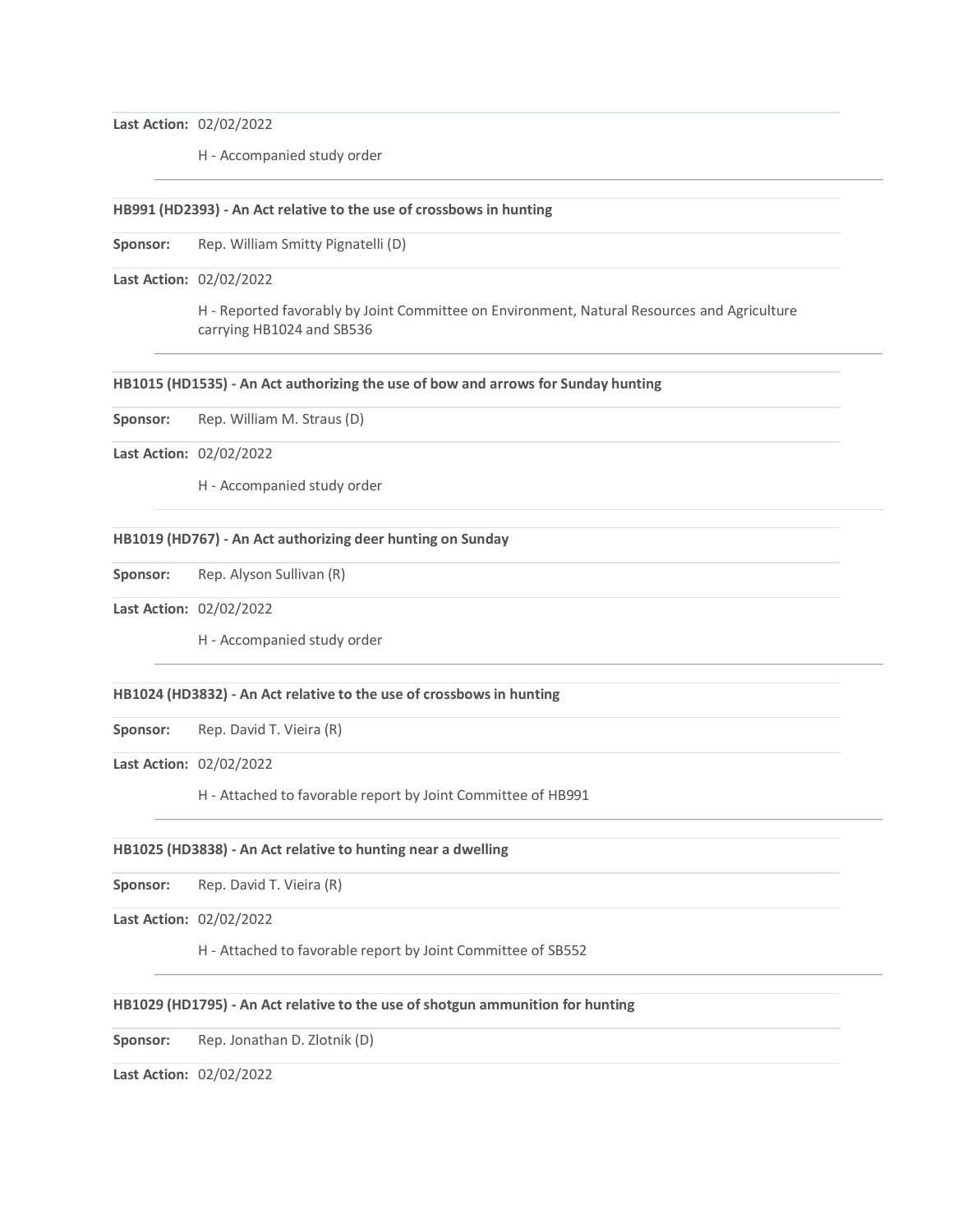H - Accompanied study order

#### **HB1934 (HD1796) - An Act updating hunter harassment laws**

**Sponsor:** Rep. Jonathan D. Zlotnik (D)

## **Last Action:** 02/02/2022

H - Accompanied study order

#### **HB4442 - An Act further regulating the enforcement of illegal hunting practices**

**Sponsor:** House Committee on Ways & Means

**Last Action:** 02/10/2022

S - Referred to Senate Committee on Ways and Means

**SB507 (SD1972) - An Act addressing noise issues of migratory game hunters near coastal dwellings**

**Sponsor:** Sen. Brendan Crighton (D)

**Last Action:** 02/02/2022

S - Attached to favorable report by Joint Committee of SB508

## **SB508 (SD1973) - An Act establishing a special commission to study the noise effects of hunting migratory game birds in neighborhoods and communities within established coastal zones**

**Sponsor:** Sen. Brendan Crighton (D)

**Last Action:** 02/02/2022

S - Reported favorably by Joint Committee on Environment, Natural Resources and Agriculture carrying SB507

#### **SB536 (SD1166) - An Act relative to the use of crossbows in hunting**

**Sponsor:** Sen. Anne Gobi (D)

**Last Action:** 02/02/2022

S - Attached to favorable report by Joint Committee of HB991

#### **SB546 (SD1453) - An Act to Reimburse the Inland Fisheries and Game Fund**

**Sponsor:** Sen. Anne Gobi (D)

**Last Action:** 02/02/2022